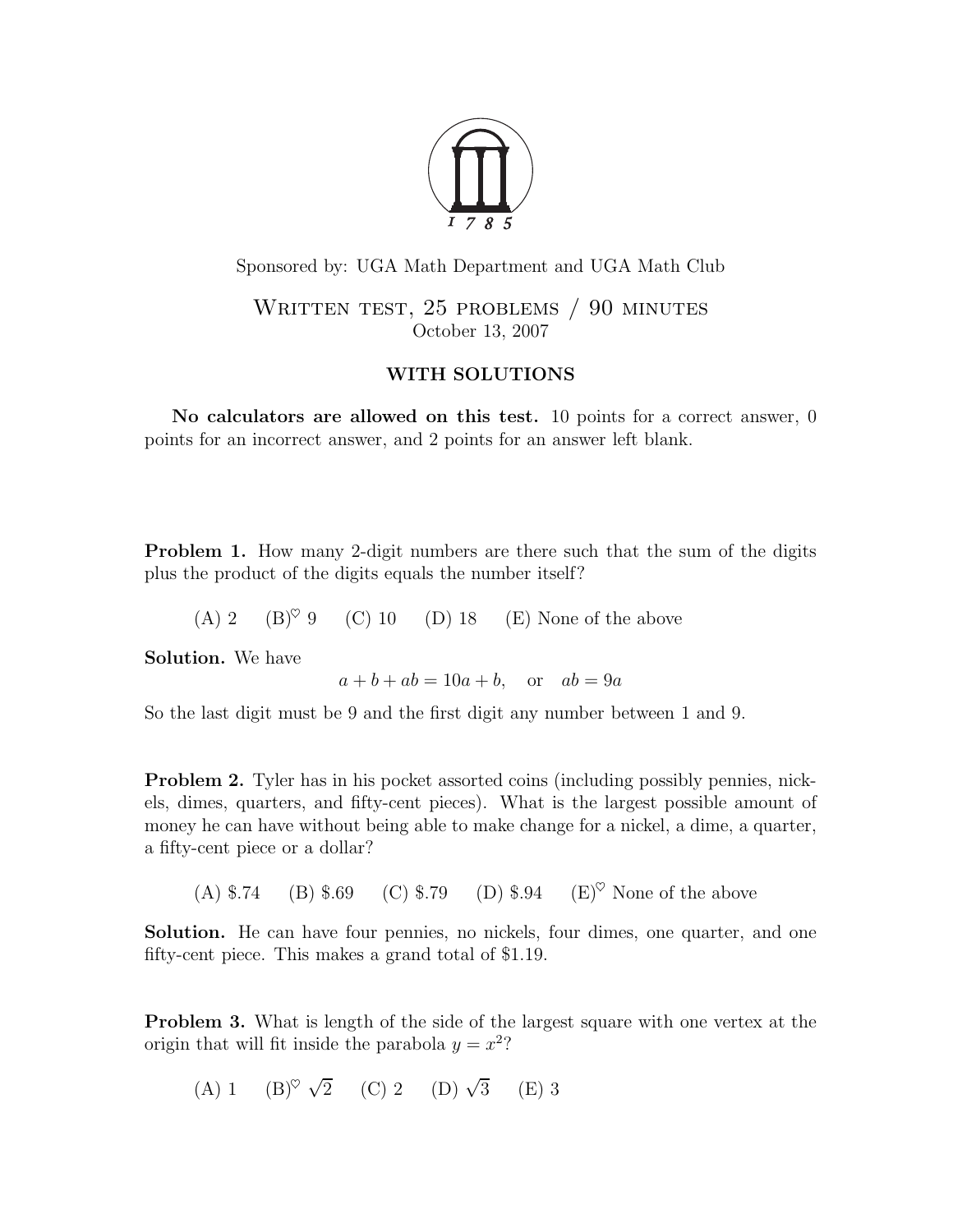**Solution.** The square must be symmetric about the y-axis, and so one of its sides must lie along the line  $y = x$ . This line intersects the parabola at  $(1, 1)$ , so the square has sides of length  $\sqrt{2}$ .

Problem 4. What is the locus of points equidistant from a circle and a point in the plane not lying on the circle?

(A) a parabola (B) an ellipse (C) one branch of a hyperbola  $(D)^\heartsuit$  either an ellipse or a branch of a hyperbola  $(E)$  either an ellipse or a hyperbola

**Solution.** Without loss of generality, we take the circle to have the equation  $x^2 + y^2 =$ 1 and the point to be at  $(a, 0)$  with  $a \geq 0$ . The set of points  $(x, y)$  equidistant from both is given by

$$
\left(\sqrt{x^2 + y^2} - 1\right)^2 = (x - a)^2 + y^2
$$
  
2\sqrt{x^2 + y^2} = 2ax + (1 - a^2), \qquad (\*)

which means the points must satisfy the equation

$$
4(1-a^2)x^2 - 4a(1-a^2)x + 4y^2 = (1-a^2)^2.
$$

When  $a < 1$ , we get an ellipse, and when  $a > 1$ , we get a hyperbola. However, we only get one branch of the hyperbola because in equation  $(*)$  the values of x must be positive.

Alternative solution: Let  $d_1(x, y)$  be the distance from  $(x, y)$  to the point P, and  $d_2$ the distance from  $(x, y)$  to the center of the circle.. Let  $d(x, y)$  be the distance from  $(x, y)$  to the circle (assumed to be of radius r). When  $(x, y)$  is in the interior of the circle, we have  $d_2 + d = r$ , and when  $(x, y)$  is in the exterior of the circle, we have  $d_2 = d + r$ . So, when P is the interior of the circle, we'll have  $d_1 + d_2 = r$  (an ellipse), and when P is in the exterior of the circle, we'll have  $d_2 - d_1 = r$  (one branch of a hyperbola).

**Problem 5.** As shown in the diagram, circles A and B are tangent to each other and to the rays  $\overrightarrow{EC}$  and  $\overrightarrow{ED}$ . If the radius of circle A is 3 and  $CE = 4$ , then what is the radius of circle B?



(A)  $1/2$  (B)  $5/7$  (C)<sup> $\heartsuit$ </sup> 3/4 (D) 1 (E) None of the above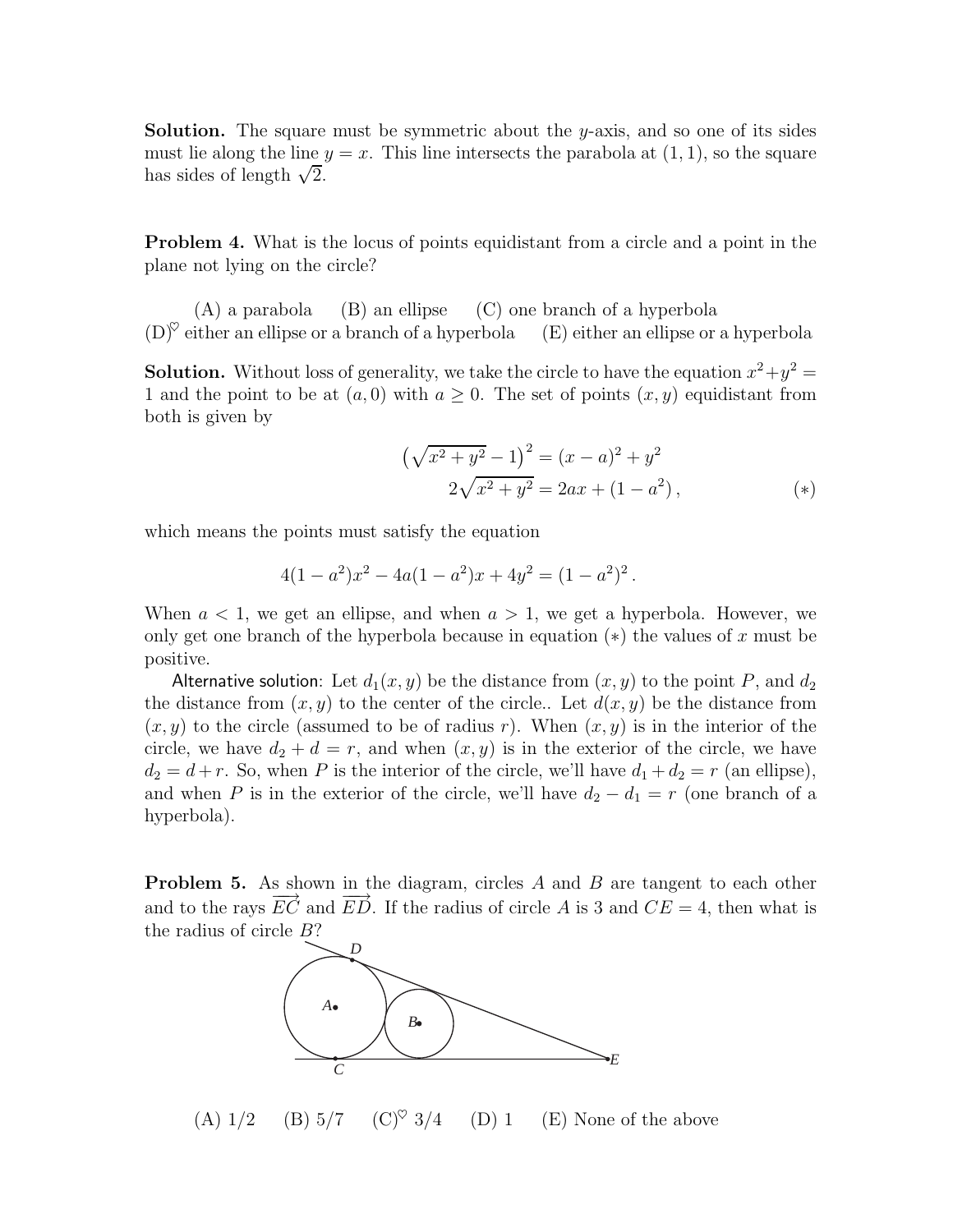Solution.



We have  $AE = 5$ . Next, we obtain from similar triangles the fact that

 $\frac{3-x}{2}$  $3 + x$ = 3 5  $, \qquad \text{and so} \quad x =$ 3 4 .

Problem 6. What is the sum of all 4-digit numbers in which the digits 1,2,3,4 appear exactly once?

(A) 33,330 (B)<sup> $\heartsuit$ </sup> 66,660 (C) 133,320 (D) 399,960 (E) None of the above

**Solution.** There will be  $4! = 24$  such numbers, and the average of these numbers will be  $(1111 + 4444)/2$ . Therefore, the sum is

$$
\frac{5555}{2} \cdot 24 = 66,660
$$

Alternative solution. The numbers occur in complementary pairs, such as 1423 and 4132, each of which sums to 5555. Since there are 12 such pairs, the sum is  $12 \cdot 5555 = 66,660.$ 

Problem 7. How many ways are there to put 8 indistinguishable rooks on an 8-by-8 chess board so that no rook threatens another? (Each rook threatens the rooks which are in the same column or the same row.)

(A) 64 (B)<sup> $\heartsuit$ </sup> 40,320 (C) 80,640 (D) 1,625,702,400 (E) None of the above

**Solution.** The first rook can be put in any of the  $8<sup>2</sup>$  squares. After this, one column and one row are threatened, so the second rook can be put in any of  $7<sup>2</sup>$  squares. For the third rook, we have  $6^2$  possibilities, etc. Finally, the order of the rooks is unimportant, so we have to divide by 8!. This gives  $(8!)^2/8! = 8!$ .

**Problem 8.** If the area of the shaded triangle  $\triangle AED$  is A and the lengths  $AE = a$ and  $EC = b$  are given, then the area of quadrilateral ABCD is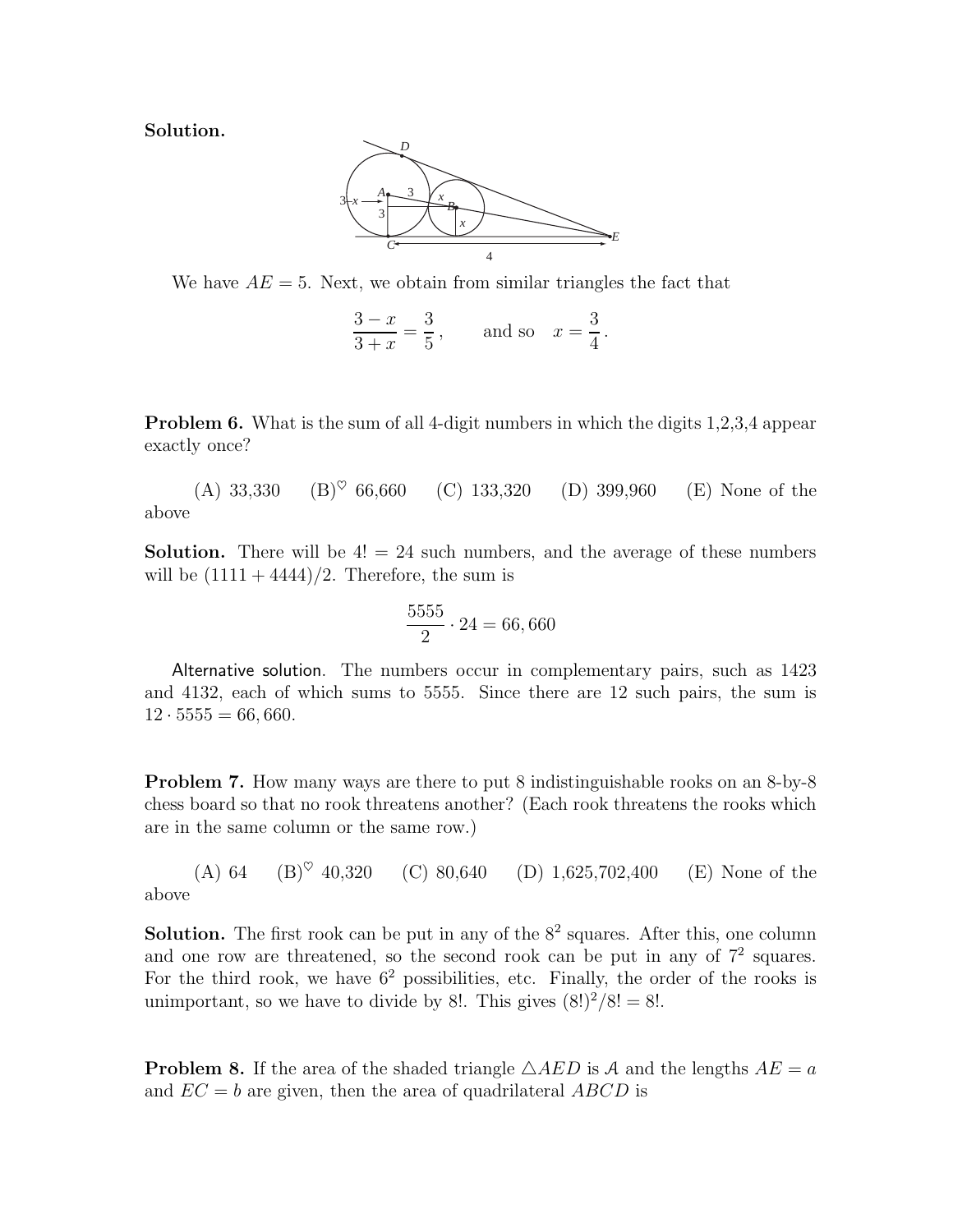

(E) not enough information

Solution. Because  $\triangle ABE \sim \triangle CDE$ ,  $AE \cdot CD = CE \cdot AB$ , so  $\triangle AED$  and  $\triangle CEB$ have equal areas A. On the other hand, it is elementary that the area of  $\triangle CED$  is  $(b/a)$ A and the area of  $\triangle AEB$  is  $(a/b)$ A. Thus, the total area of the quadrilateral is

$$
\mathcal{A}\left(2+\frac{a}{b}+\frac{b}{a}\right)=\mathcal{A}\frac{(a+b)^2}{ab}.
$$

Problem 9. In the rectangular graph pictured below, every edge has length 1. If you draw a Hamiltonian circuit (i.e., a path along the edges that goes through each vertex exactly once, beginning and ending at the same vertex), what is the area of the region it encloses?



(A) 9 (B) $\degree$  11 (C) 13 (D) 15 (E) The area depends on the Hamiltonian circuit.

Solution. Pick's Theorem tells us that a polygon (with its vertices only at the vertices of our graph) that encloses  $i$  interior vertices and has  $b$  vertices on the edges of the polygon will enclose an area  $A = b/2 + i - 1$ . Since a Hamiltonian circuit must have every vertex on the boundary, it must enclose an area of  $24/2 - 1 = 11$ . One example is shown below, but there are several others!

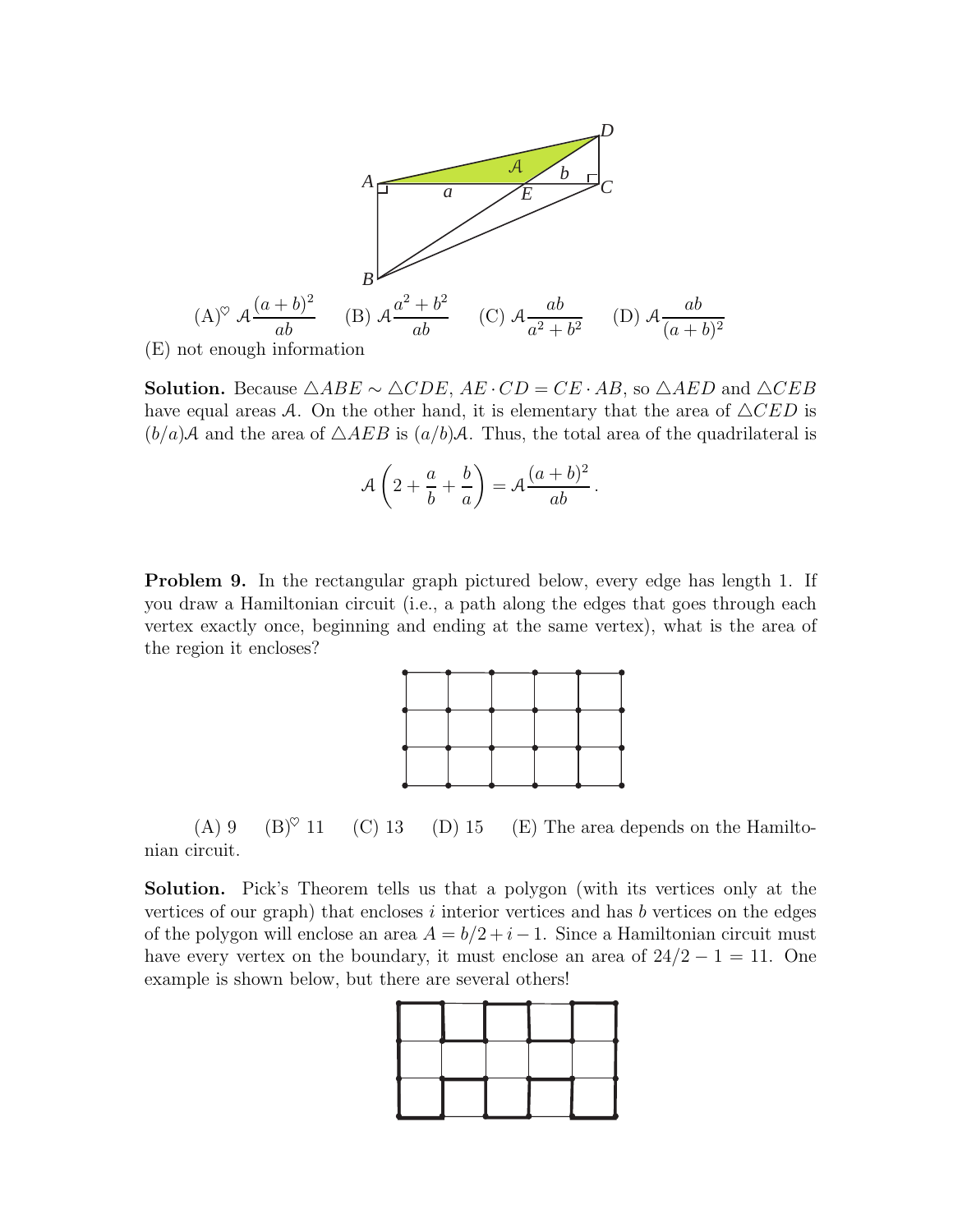Problem 10. The year 2002 was a palindrome: it reads the same forward and backward. The previous palindrome year was 1991. What is the maximal number of non-palindrome years one could have in a row (between 1000 and 9999)?

(A) 10 (B) 11 (C) 79 (D) 81 (E)<sup> $\heartsuit$ </sup> 109

**Solution.** Suppose we now live in a palindrome year *abba*. When is the next palindrome year? Consider two cases:

- 1.  $b = 9$  (i.e. the year is  $a99a$ , and  $a < 9$ . Then in 11 years there will be another palindrome year  $(a + 1)00(a + 1)$ . For example, years 3993 and 4004.
- 2.  $b < 9$ . In this case the next palindrome year will be in 110 years:  $a(b+1)(b+1)a$ . For example, years 9339 and 9449.

Hence, the maximal number of non-palindrome years in a row is 109.

Problem 11. Consider the real solutions of the equation

$$
x^4 - 10x^2 + 1 = 0
$$

What is the product of all their cubes?

(A) -10 (B) -1 (C)<sup>°</sup> 1 (D) 10 (E) 
$$
10\sqrt{6}
$$

Solution. Since the polynomial has even degree, the product of all the roots is precisely the constant term, 1. Thus, the product of the cubes is 1. An alternative solution is obtained by noting that the squares of the roots are the roots of the quadratic  $u^2-10u+1=0$ , i.e.,  $u=5\pm 2\sqrt{6}$ . So, the roots are  $\pm (5+2\sqrt{6})^{1/2}$  and  $\pm (5-2\sqrt{6})^{1/2}$ , the product of whose cubes is  $(5 + 2\sqrt{6})^3(5 - 2\sqrt{6})^3 = ((5 + 2\sqrt{6})(5 - 2\sqrt{6}))^3 = 1$ .

Problem 12. The words that can be made by rearranging the letters in the word TOPOLOGY are listed alphabetically. What is the 2007<sup>th</sup> word?

(A) GTOLPOYO  $(B)^{\heartsuit}$  OGYOPOLT  $(C)$  OGYOPLOT  $(D)$  PLOOTOYG (E) None of the above

**Solution.** Note first of all that, since there are three O's, we only have  $8!/3! = 6720$ possible words. If the first letter is not an O, there are  $7!/3! = 840$  possible words; so we see that words starting with G or L account for 1680 words. Thus, we want the  $327<sup>th</sup>$  word beginning with O. Now, note that there are  $6!/2! = 360$  words starting with OG. The last 60 of these start with OGY. Thus, we need the  $27<sup>th</sup>$  word starting with OGY. In increasing order, there are 12 starting with OGYL and 24 starting with OGYO. So we need the  $15<sup>th</sup>$  word among the latter. We have 6 starting with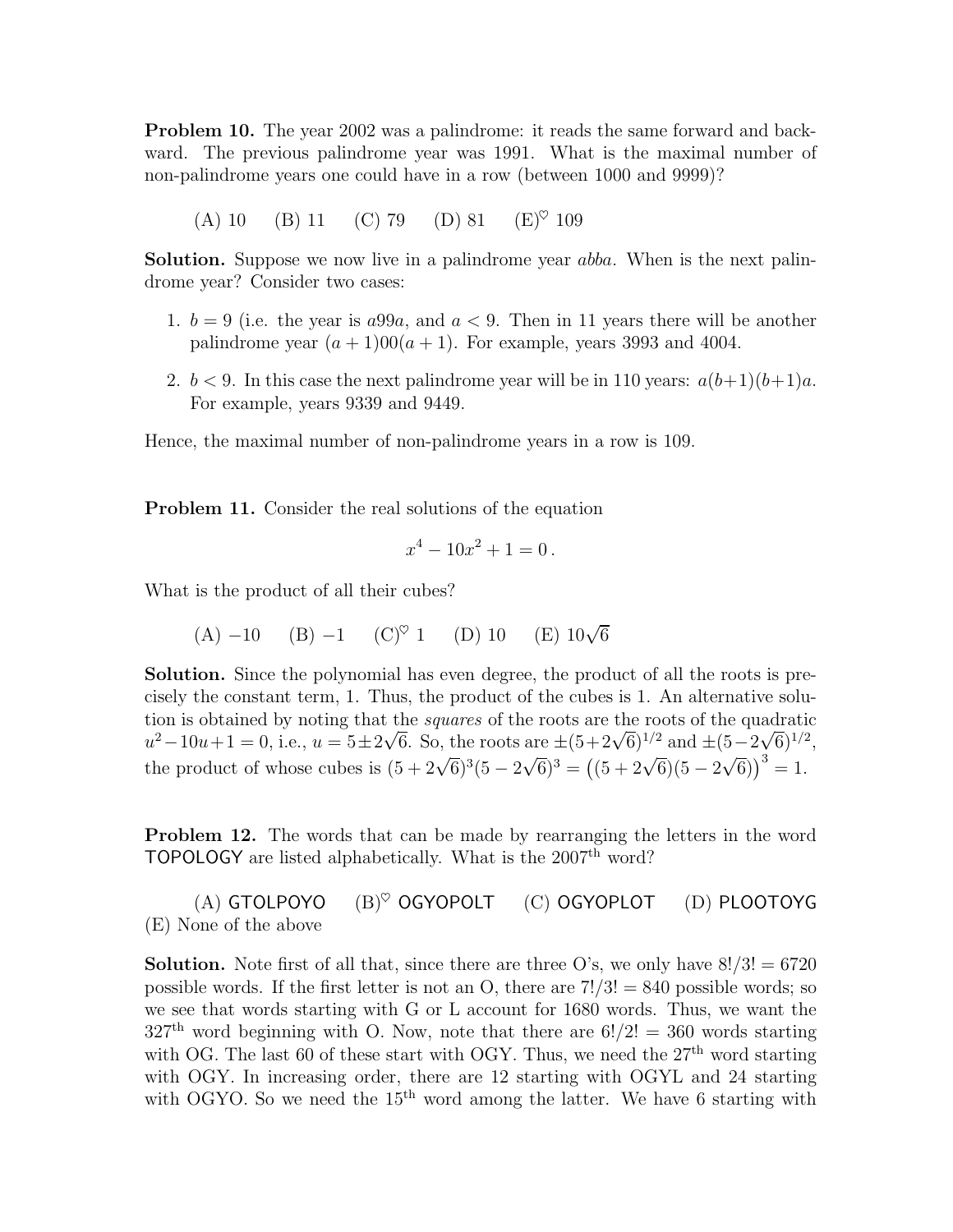OGYOL, 6 starting with OGYOO, and so we need the third word starting with OGYOP, namely OGYOPOLT.

Problem 13. What is the area of a 13-14-15 triangle?

(A) 80 (B) 82 (C)<sup> $\heartsuit$ </sup> 84 (D) 86 (E) 88

Solution. If we drop an altitude to the side of length 14, the triangle is split into 5-12-13 and 9-12-15 right triangles. The sum of their areas is  $30 + 54 = 84$ .

Alternatively, one can use Heron's formula or the law of cosines. For example, using Heron's formula,

$$
A = \frac{1}{4}\sqrt{(13 + 14 + 15)(13 + 14 - 15)(13 + 15 - 14)(14 + 15 - 13)}
$$
  
=  $\frac{1}{4}\sqrt{(42)(12)(14)(16)} = 14 \cdot 6 = 84.$ 

Problem 14. How many zeroes follow the last nonzero digit of 2007!?

(A) 100 (B) 250 (C) 400 (D)♥ 500 (E) None of the above

Solution. We want to know the highest power of 10 dividing 2007!. Each factor of 5 will contribute a factor of 10 (because we come along at least one factor of 2 at the same time), each factor of 25 will contribute a factor of 100 (because we come along at least one factor of 4 at the same time), etc. Letting  $[x]$  denote the greatest integer  $\leq x$ , we need to compute

$$
\left[\frac{2007}{5}\right] + \left[\frac{2007}{25}\right] + \left[\frac{2007}{125}\right] + \left[\frac{2007}{625}\right] = 401 + 80 + 16 + 3 = 500.
$$

Problem 15. Five percent of a group of people are drug-users. Everyone in the group is administered a drug test which is known to be 90% accurate (i.e., 90% of users taking the test are shown to be users, and 90% of nonusers taking the test are shown to be nonusers). If the test indicates that a random person in the group is a user, (approximately) what is the probability that this is a "false positive," i.e., that this result is inaccurate?

(A)  $10\%$  (B)  $32\%$  (C)  $50\%$  (D)<sup> $\heartsuit$ </sup> 68\% (E)  $90\%$ 

**Solution.** The probability of a positive test result is  $14\%$ : The 5% of the population that are users get a positive test  $90\%$  of the time (so a net probability of 4.5%), and the rest of the population get a (false) positive  $10\%$  of the time (so a net probability of 9.5%). The chance of a false positive is  $9.5/14 \approx 67.86\%$ .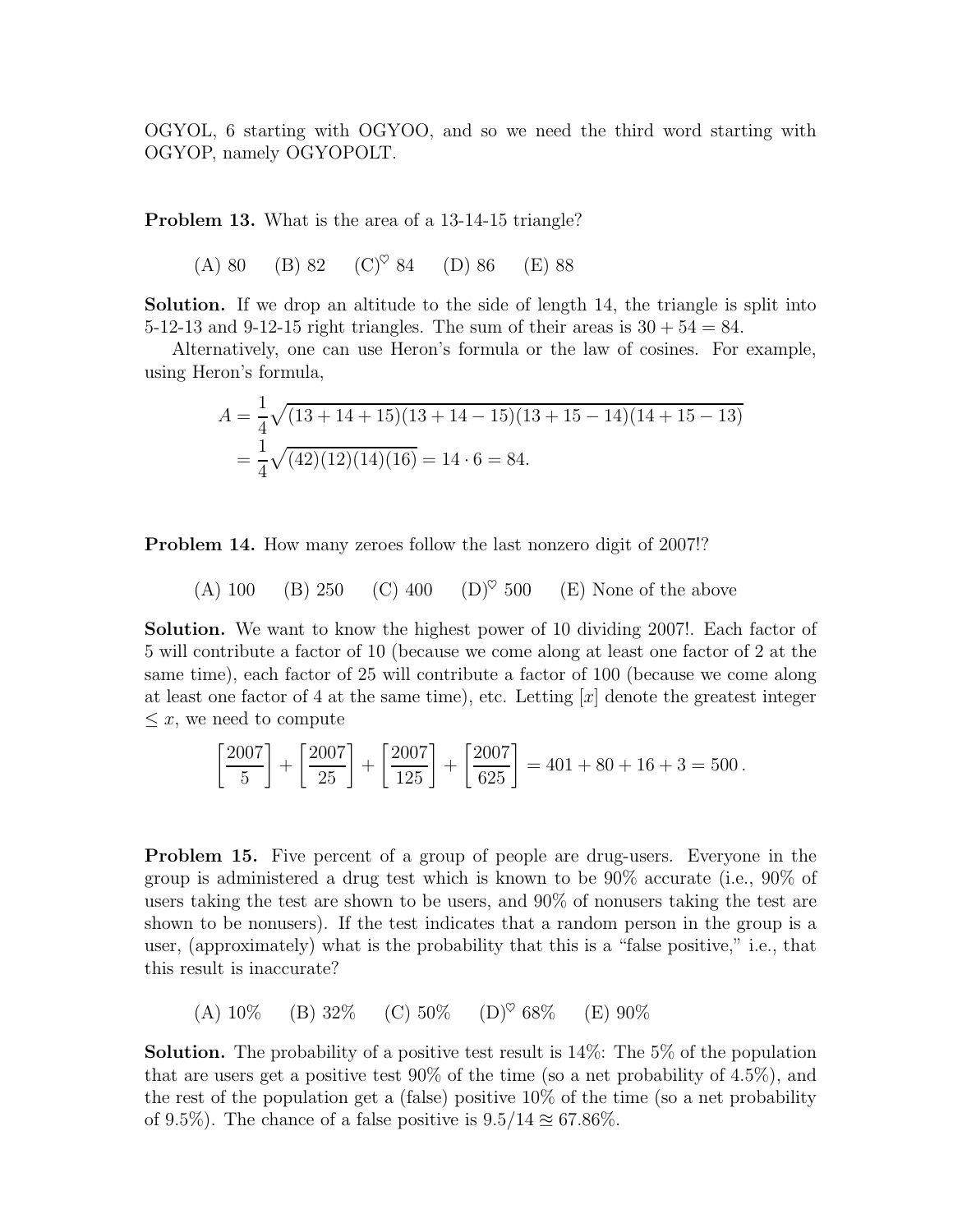**Problem 16.** Suppose *n* is a positive integer. There is a unique fraction with denominator between 500 and 1000 of the form

$$
\frac{n+3}{n^2+7n+5}
$$

that is *not* in lowest terms. When we put this fraction in lowest terms, its numerator is

(A) 3 (B)♥ 4 (C) 5 (D) 7 (E) 8

**Solution.** In order for the fraction  $\frac{n+3}{2+5}$  $\frac{n+5}{n^2+7n+5}$  *not* to be in lowest terms, the numerator and denominator must have a nontrivial common factor, d. Working mod d, we must have

$$
n+3 \equiv 0 \pmod{d} \qquad \text{and} \qquad n^2+7n+5 \equiv 0 \pmod{d},
$$

so  $n \equiv -3 \pmod{d}$  and  $n^2 + 7n + 5 \equiv -7 \equiv 0 \pmod{d}$ . So  $d = 7$  and  $n \equiv 4$ (mod 7). In order to get the denominator in the desired range, we must take  $n = 25$ . The resulting fraction is

$$
\frac{28}{805} = \frac{4}{115} \, .
$$

Problem 17. What is the maximal number of rooks that can one put in an 8 by 8 by 8 cube so that no rook threatens another? (Each rook threatens the rooks which are in the same row, column, or vertical.)

(A) 8 (B)<sup> $\heartsuit$ </sup> 64 (C) 512 (D) 40,320 (E) None of the above

Solution. Look at the 64 verticals. In each of them there is at most one rook, so the total number can not be more than 64. On the other hand, 64 is possible.

Indeed, assign to every cube its coordinate  $(x, y, z)$ . Here x, y and z are integers between 1 and 8. Consider all 64 possibilities for the pairs  $(x, y)$ , and for each of them choose z so that the sum  $x + y + z$  is divisible by 8. Then no two are in the same row, column, or vertical. Indeed, if two of them are then two of the coordinates (say x and y) coincide. But then the third must coincide as well since the sum is divisible by 8, and  $1 \leq z \leq 8$ .

**Problem 18.** Alex and Meredith play a game beginning with n stones. During each turn, either player can remove any number of stones that is 1 less than a prime number; the player who takes the last stone wins. Assuming Alex and Meredith are equally smart players and Meredith goes first, which value of  $n$  guarantees victory for Alex?

(A) 2 (B) 5 (C) 9 (D)♥ 11 (E) 14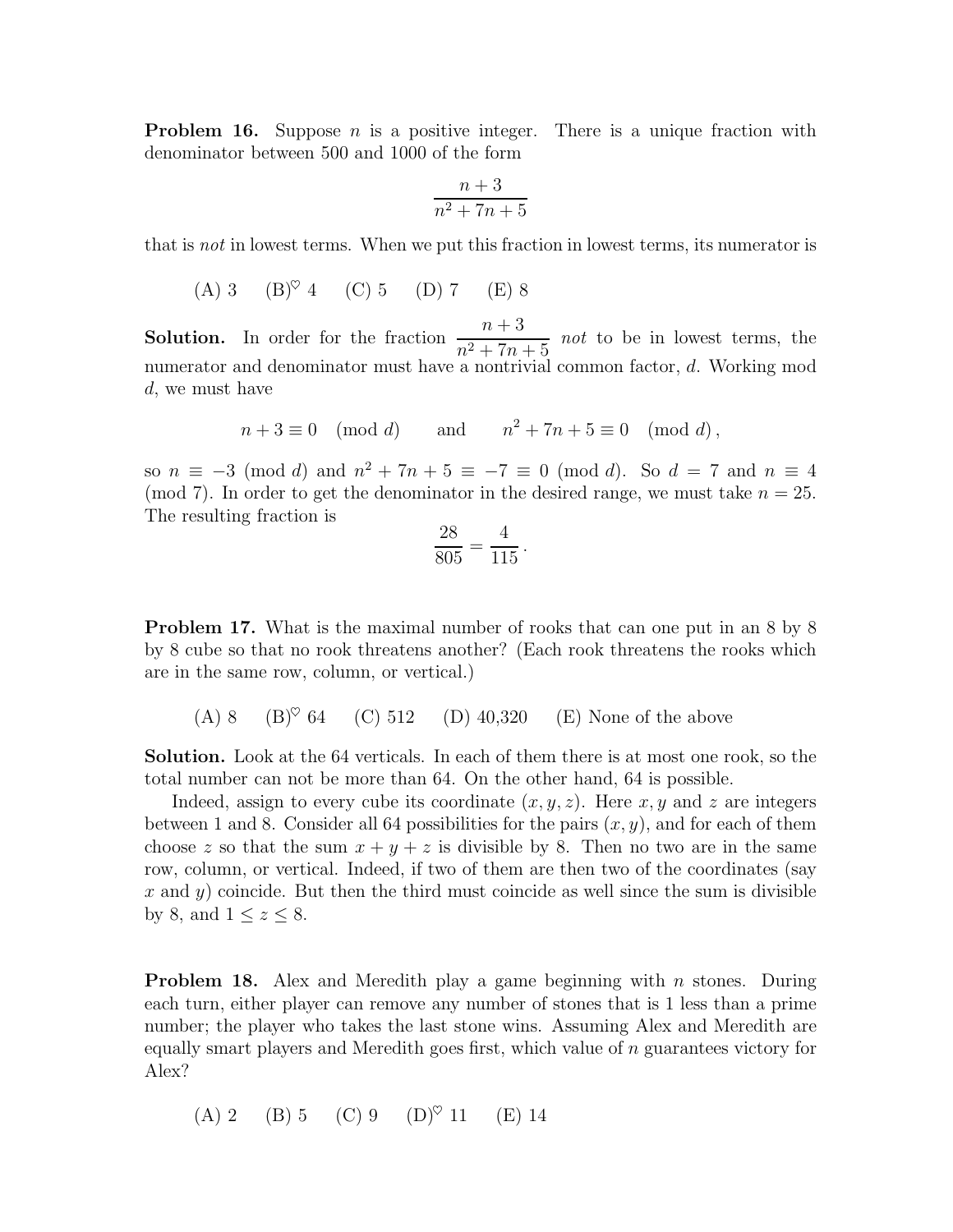**Solution.** Alex argues as follows. First,  $n + 1$  must be composite, since otherwise Meredith will take all the stones on her first move. The smallest integer with this property is  $n = 3$ . For the next winning value, Alex will need both  $n+1$  and  $(n-3)+1$ to be composite: without the latter condition, Meredith could take  $n-3$  stones, leaving Alex in a losing position. The smallest integer with both these properties is  $n = 8$ . So, for the next winning value, Alex will need all of  $n + 1$ ,  $(n - 3) + 1$ , and  $(n-8)+1$  to be composite. The smallest integer satisfying these conditions is  $n = 11$ .

Problem 19. We start with two pieces of rope 1 meter long and two pegs in the ground 1 meter apart. The pieces of rope are knotted together at one end and the other ends are attached to the respective pegs. To the knot another rope of length 1 meter is attached, and at the other end of this rope there is a cow. What is the area (in square meters) of the region on which the cow can graze?

(A) 
$$
\frac{8\pi}{3}
$$
 (B)  $4\pi - \frac{\sqrt{3}}{2}$  (C)  $\frac{16\pi}{3} - \frac{\sqrt{3}}{2}$  (D)  $6\pi - \frac{\sqrt{3}}{2}$  (E)<sup>°</sup> None of the

abov

## Solution.

The grazing area consists of two 120° sectors of circles of radius 2, which overlap in two equilateral triangles of side 1, and two 60◦ sectors of circles of radius 1. Hence, the area is



Problem 20. In how many distinct ways can one write 1,000,000 as the product of three positive integers? Treat all orderings of the same set of factors as one way.

 $(A)^\heartsuit$  139 (B) 196 (C) 219 (D) 784 (E) None of the above

**Solution.** We have  $1,000,000 = 2^6 5^6$ . Let the numbers be  $2^{a_1} 5^{b_1}$ ,  $2^{a_2} 5^{b_2}$ , and  $2^{a_3} 5^{b_3}$ . Then  $a_1 + a_2 + a_3 = b_1 + b_2 + b_3 = 6$ , and  $0 \le a_i \le 6$ ,  $0 \le b_i \le 6$ .

First let us count all the ways with repetitions. If  $a_1 = 0$  then for  $a_2 + a_3 = 6$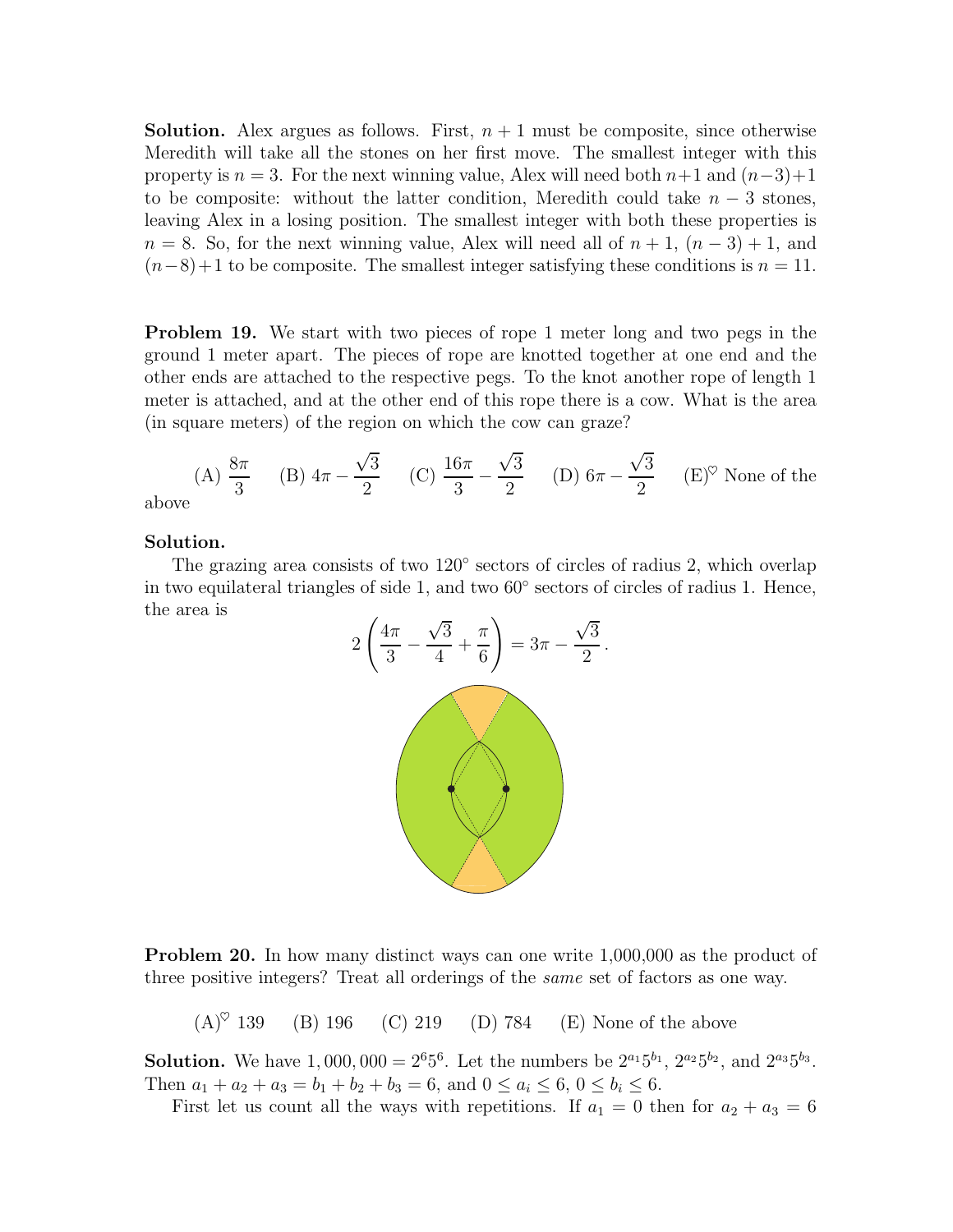there are 7 possibilities. If  $a_1 = 1$  then for  $a_2 + a_3 = 5$  there are 6 possibilities, etc. In all, we have  $7 + 6 + ... + 1 = 28$  ways. For the pairs  $(a_i, b_i)$  thus we have  $28^2 = 784$ ways.

Now let us say  $a_1 = a_2$  and  $b_1 = b_2$ . Then  $0 \le a_1 \le 3$ , so there are 4 ways, and similarly for b's. Together, we have  $4^2 = 16$  ways.

There is only one way for all three numbers to be the same:  $100 \cdot 100 \cdot 100$ .

There are  $784-1-3.15=738$  triples with three distinct numbers, and we counted them 6 times. There are 15 triples with two numbers coinciding. And there is one triple with all three numbers coinciding. So the answer is

$$
\frac{738}{6} + 15 + 1 = 139
$$

Problem 21. The harmonic triangle (a variation of Pascal's triangle) has the following properties:

- (i) The  $n<sup>th</sup>$  row has n entries, the first and last of which are both  $1/n$ .
- (ii) Each entry is the sum of the two entries immediately below it.

The first few rows of the harmonic triangle look like this:

$$
\begin{array}{r}\n1 \\
1/2 \quad 1/2 \\
1/3 \quad 1/6 \quad 1/3 \\
1/4 \quad 1/12 \quad 1/12 \quad 1/4 \\
1/5 \quad 1/20 \quad 1/30 \quad 1/20 \quad 1/5 \\
\vdots\n\end{array}
$$

The outermost entries are the terms of the harmonic series,  $\sum_{n=1}^{\infty}$  $n=1$ 1 n , which is known to diverge. What is the sum of all the terms in the shaded region?

(A)  $1/2$  (B)<sup> $\heartsuit$ </sup> 1 (C) 7/6 (D) 3/2 (E) The sum is divergent.

Solution. The sum of the first diagonal of the shaded region is the telescoping series

$$
\frac{1}{6} + \frac{1}{12} + \frac{1}{20} + \dots = \left(\frac{1}{2} - \frac{1}{3}\right) + \left(\frac{1}{3} - \frac{1}{4}\right) + \left(\frac{1}{4} - \frac{1}{5}\right) + \dots = \frac{1}{2}.
$$

Similarly, the next diagonal sums to  $1/6$ , the next to  $1/12$ , etc. So we find that we want the sum of the entire first diagonal:

$$
\frac{1}{2} + \frac{1}{6} + \frac{1}{12} + \dots = \left(1 - \frac{1}{2}\right) + \left(\frac{1}{2} - \frac{1}{3}\right) + \left(\frac{1}{3} - \frac{1}{4}\right) + \dots = 1.
$$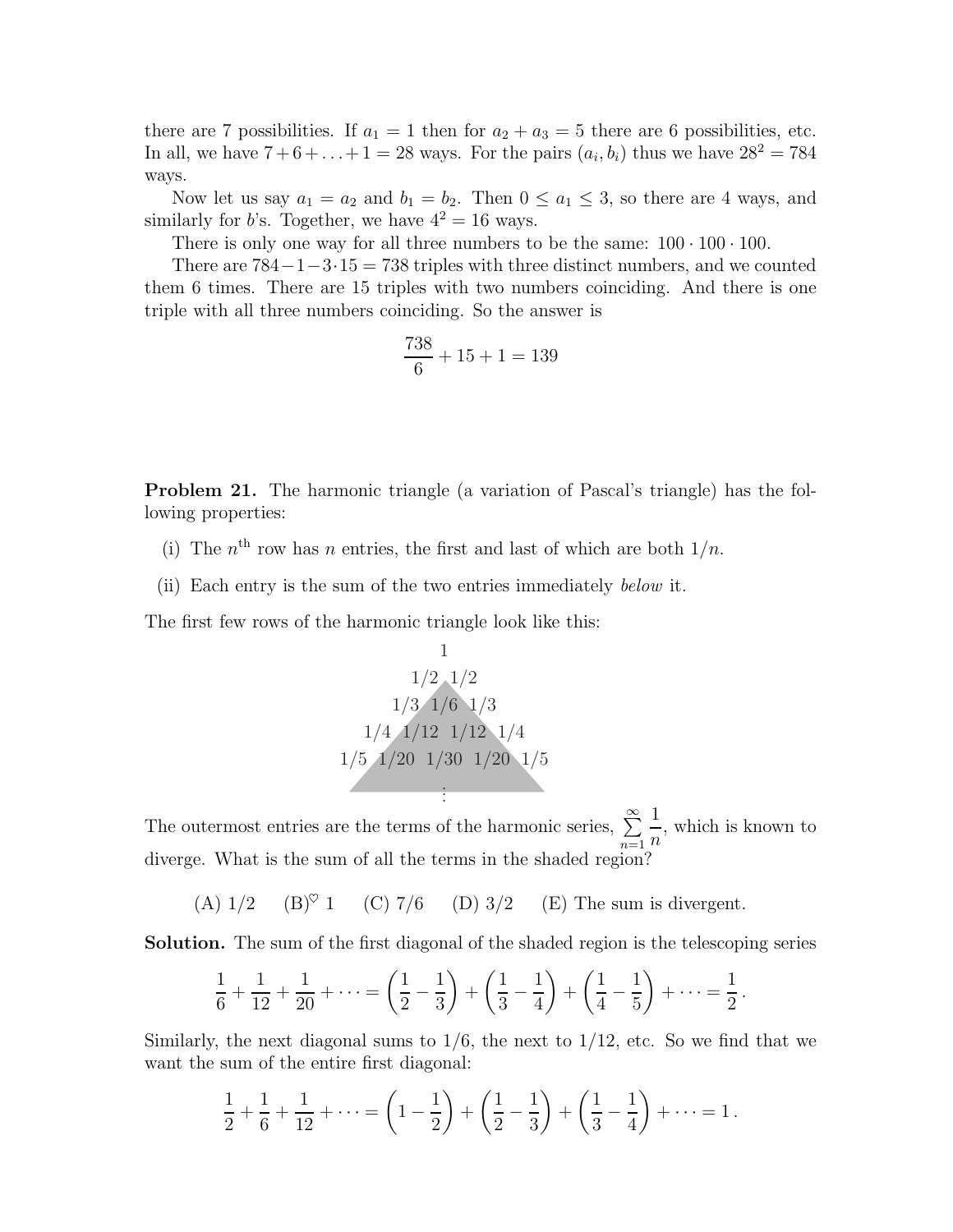Problem 22. A rabbit jumps randomly from vertex to vertex in the following graph, every time choosing the direction randomly.



After a million jumps, what is the probability that the rabbit will be at the center of this graph?

(A) 
$$
1/6
$$
 (B)  $1/5$  (C)<sup>°</sup>  $1/4$  (D)  $1/3$  (E)  $2/5$ 

Solution. First solution: The probability is proportional to the degree of the vertex (the number of edges coming into the vertex). Hence, the answer is

$$
\frac{5}{5+3\cdot 5} = \frac{5}{20} = \frac{1}{4} = 25\%
$$

To see why this should be true, note that after many, many jumps, there will be a "stable" distribution of probabilities  $p_i$  with which the rabbit can be found at the vertex  $v_i$ . These probabilities should satisfy the following system of equations:

$$
p_i = \sum_{v_j \text{ is neighbor of } v_i} \frac{p_j}{\deg v_j}
$$

Indeed, after the *previous* jump, the rabbit was in one of the neighboring vertices  $v_j$ , with probability  $p_j$ , and from there it could jump in any of deg  $v_j$  directions, only one of which leads to the vertex  $v_i$ .

Now let us see that for any constant  $c, p_i = c \deg v_i$  is a solution of the system of equations above:

$$
c \deg v_i = \sum_{v_j \text{ is neighbor of } v_i} \frac{c \deg v_j}{\deg v_j} = \sum_{v_j \text{ is neighbor of } v_i} c \quad = c \deg v_i
$$

It works! Finally, one must have  $\sum p_i = 1$ , so  $c = \frac{1}{\sum d_i}$  $\frac{1}{\sum \deg v_k}$ .

Second solution: Suppose that after many (e.g., 999,999) jumps, the probability that the rabbit is at the center is  $p$ . Then the probability of his being at each of the other vertices is  $(1 - p)/5$ . Then the probability of his being at the center on the millionth jump will be

$$
0 \cdot p + 5 \cdot \frac{1}{3} \cdot \frac{1-p}{5} = \frac{1-p}{3}.
$$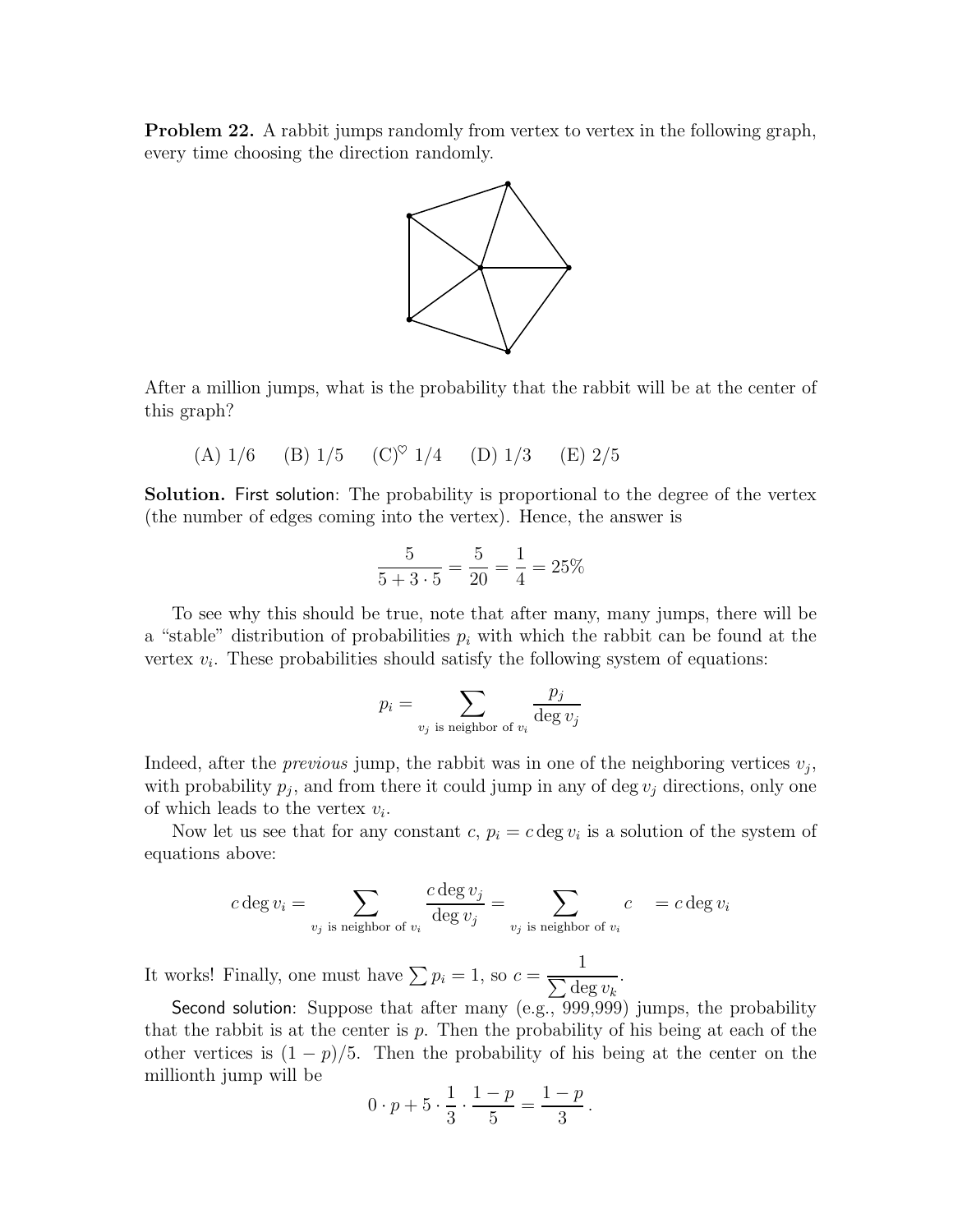Since this probability must equal p, we have  $p = 1/4$ .

Problem 23. A student is treated to a four-course meal, presented in random order. If the student eats a course and it is the best course he has eaten at that meal, he exclaims "Wow!" (For example, he will necessarily express delight after the first course.) What is the expected number of times that the student exclaims "wow"? Assume that no two courses are equally good.

(A) 2 (B) 2.5 (C) 3 (D) 3.5 (E)<sup> $\heartsuit$ </sup> None of the above

**Solution.** The probability that the  $i<sup>th</sup>$  course he eats is the best up to that point is  $1/i$ . Thus, the expected number of exclamations is

$$
\frac{1}{1} + \frac{1}{2} + \frac{1}{3} + \frac{1}{4} = \frac{25}{12}.
$$

Problem 24. What is

 $\tan 20^{\circ} \tan 40^{\circ} \tan 80^{\circ}$ ?

 $(A) 1/3$  (B) 1  $\overline{2}$  (D)<sup> $\heartsuit$ </sup>  $\checkmark$ 3 (E) None of the above

Solution. First solution: We want

$$
\tan 20^{\circ} \tan 40^{\circ} \tan 80^{\circ} = \frac{\sin 20^{\circ} \sin 40^{\circ} \sin 80^{\circ}}{\cos 20^{\circ} \cos 40^{\circ} \cos 80^{\circ}}.
$$

Using the double-angle formula for sin three times, we obtain

$$
\sin 40^\circ \sin 80^\circ \sin 160^\circ = 8 \sin 20^\circ \cos 20^\circ \sin 40^\circ \cos 40^\circ \sin 80^\circ \cos 80^\circ
$$
  
= 8( $\sin 40^\circ \sin 80^\circ \sin 160^\circ$ )( $\cos 20^\circ \cos 40^\circ \cos 80^\circ$ ).

Thus, the denominator  $\cos 20^\circ \cos 40^\circ \cos 80^\circ$  must equal 1/8. Note that this part appeared in a previous tournament.

For the numerator, we use special angle values and the sum-product formulas  $\sin x \sin y = (\cos(x - y) + \cos(x + y))/2$  and  $\sin x \cos y = (\sin(x - y) + \sin(x + y))/2$ to get

$$
\sin 20^\circ \sin 40^\circ \sin 80^\circ = \frac{1}{2} \sin 20^\circ (\sin 40^\circ - \cos 120^\circ)
$$
  
=  $\frac{1}{2} \sin 20^\circ (\cos 40^\circ + \frac{1}{2} \sin 20^\circ)$   
=  $\frac{1}{4} (\sin 60^\circ + \sin 20^\circ - \sin 20^\circ) = \frac{\sqrt{3}}{8}$ 

.